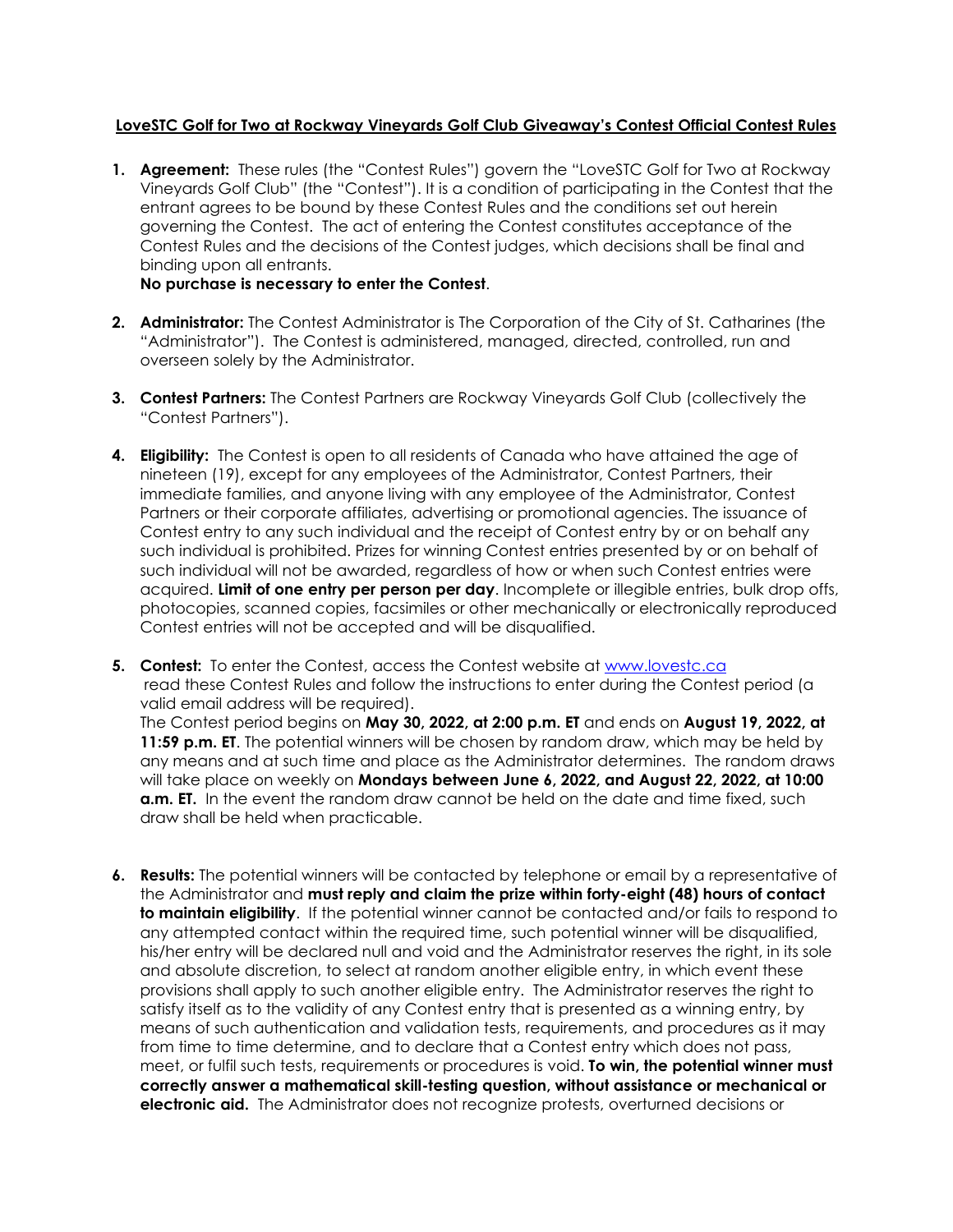amended results, after the Administrator has entered the result of the event.

- **7. Prizes:** There are twelve (12) prize packages available to be won, with a total approximate retail value ("ARV") of \$85 CDN per package, consisting of:
	- Two (2) passes for 9-hole golf- one walking round, at Rockway Vineyards Golf Club
- **8. Disclaimer:** The winner and his/her travel partners are responsible for transportation and all other costs and expenses not listed above, including but not limited to gratuities, food, beverages, entertainment, merchandise, souvenirs, local and long-distance telephone calls, medical expenses, taxes, travel and cancellation insurance, travel visas and all personal expenses of any kind are not included and are the sole responsibility of the winner and his/her travel partners. The winner and his/her travel partners must have all the necessary identification and documents to permit travel.

**No responsibility is assumed by the Contest Administrator and/or Contest Partners** for cancelled, delayed, suspended, or rescheduled events or travel for any reason whatsoever. Accommodations and excursions are subject to availability. Blackout dates and other conditions and restrictions may apply. Vouchers have no cash value and are not valid with any other offers or promotions. No refunds or cash back. If the winner is unable or unwilling to accept or otherwise redeem the prize on the terms it is awarded, the prize shall be deemed forfeited and no cash or substitutes will be provided in whole or in part.

The winner must attend at 50 Church St, St. Catharines, ON L2R 7C2, Monday to Friday 8:30am to 4:30pm to collect the prize won. If a selected winner does not claim the prize within five (5) days of notification, the next eligible entry will be selected by random draw and will be contacted, and the first selected entrant will have no further claim to the prize. **The Administrator will not mail or courier the prize** and is not responsible for unclaimed prizes. Any taxes and/or fees imposed on or in connection with winnings by United States residents in accordance with US tax or other laws or legislation or for any reason in any jurisdiction are the sole responsibility of the winner. No warrantees or guarantees of any kind are given by the Administrator and/or Contest Partners.

- **9. Release:** Prior to receiving the prize, the winner will be required to show valid photo ID and to sign a declaration of eligibility and release form releasing the Administrator, Contest Partners and any and all related parties from any and all liability in connection with the Contest and/or the prize, confirming compliance with the Contest Rules and consenting to the use of his or her name and photograph, without further compensation, in any publicity carried out by the Administrator and/or its advertising and promotional agencies. The signed form must be received by the Administrator within forty-eight (48) hours of notification, or the prize may be forfeited and awarded to an alternate entrant.
- **10. Privacy:** The Administrator and its affiliates use Contest entrants' personal contact information to administer this Contest, including contacting, announcing, and promoting the prize winner. In addition, the Administrator and its affiliates may use this information to send Contest entrants offers or information from the Administrator, its affiliates and from selected sponsors, Contest Partners or advertisers ("Marketing Offers"). If a Contest entrant does not wish to receive Marketing Offers, he or she may opt-out at any time by following the instructions at the bottom of any email Marketing Offer he or she receives. He or she may also opt-in to receive newsletters, emails and other promotions from the Administrator, its